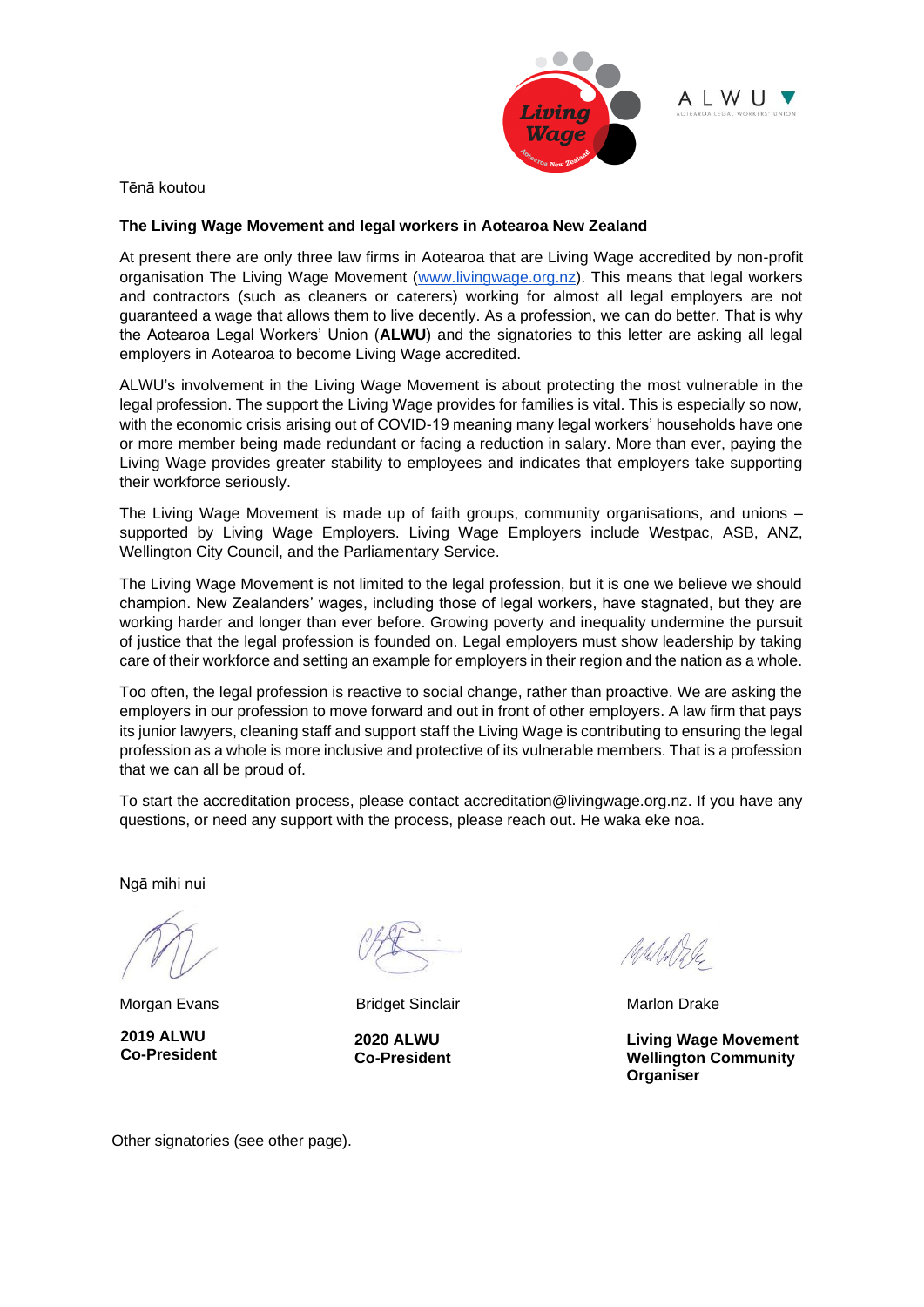Allanah Colley, Wellington. Lola Gorrell Anstiss, Tauranga. Anna Brenstrum, Wellington.<br>
Ben Walshe, Christchurch.<br>
Ben Walshe, Christchurch.<br>
2001 - Machrus Siregar, Wellington. Bethany Paterson, Wellington. Bridget McLay, Auckland.<br>
Dr Maxine Campbell, Hamilton.<br>
Diana Youssif, Christchurch.<br>
Diana Youssif, Christchurch.<br>
Diana Youssif, Christchurch. Dino Bohinc, Wellington. The Mike Sansom, Wellington. Duncan Allan, Wellington. Natalie Weyer, Christchurch. Eloise Callister-Baker, Auckland. Nathan Regal, Wellington. Freddie Dillon, Wellington. The South of Colliver Maassen, Wellington. Gina Lockyer, Wellington. **Communist Communist Communist Communist Communist Communist Communist Communist Communist Communist Communist Communist Communist Communist Communist Communist Communist Communist Communist Commu** Grace Boos, London. **Paul Goldsmith, Auckland.** Graeme Scobie, Dunedin. The Controller of the Rebecca McMenamin, Wellington. Greg Presland, Presland and Co Ltd, Auckland. Rebecca Mills, Auckland. Hana Khan, Wellington. Sarah Tuck, Wellington. Hannah Yang, Wellington. Sarah Kuper, Wellington. Harrison Cunningham, Wellington. Thomas LaHood, Wellington. Hayley Coles, Auckland. The State of Tim Bradley, Wellington. Honor Kerry, Wellington. Trevor Hurley, Christchurch. Indiana Shewen, Auckland. Wendy Kemp, Wellington. Monique Kelly of Revology, Wanaka. Vanessa Lawrie, Auckland. Jaini Patel, Wellington. Zoë Lawton, Auckland. Jennifer Dawson, Wellington. The Mass of the Zoe Barry, Wellington. Jesil Cajes, Wellington. Jo Randerson, Wellington. Laura Carter, Auckland.

Machrus Siregar, Wellington.<br>Matt McKillop, Wellington. Melissa Harward, Wellington.











Aotearoa Legal Workers' Union M [contact@alwu.org.nz](mailto:contact@alwu.org.nz) \times://alwu.org.nz/ **A** Aotearoa Legal Workers' Union